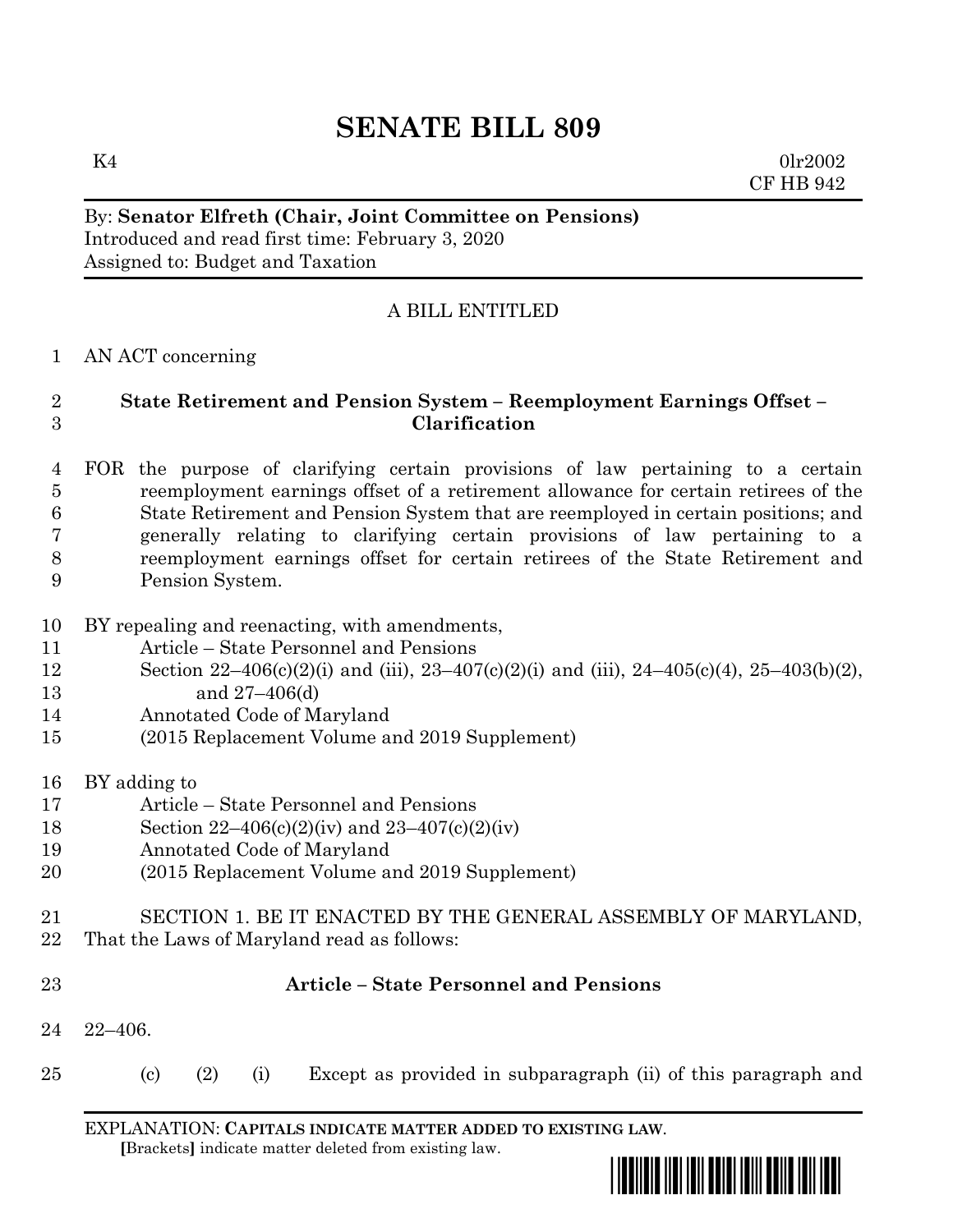#### **SENATE BILL 809**

 subject to **[**subparagraph (iii)**] SUBPARAGRAPHS (III) AND (IV)** of this paragraph, the reduction required under paragraph (1) of this subsection shall equal:

 1. the amount by which the sum of the individual's initial annual basic allowance and the individual's annual compensation exceeds the average final compensation used to compute the basic allowance; or

 2. for a retiree who retired under the Workforce Reduction Act (Chapter 353 of the Acts of 1996), the amount by which the sum of the retiree's annual compensation and the retiree's annual basic allowance at the time of retirement, including the incentive provided by the Workforce Reduction Act, exceeds the average final compensation used to compute the basic allowance.

 (iii) **[**1.**]** Any reduction taken **[**to a retiree's allowance**]** under this subsection may not **[**exceed an amount that would reduce the retiree's allowance to less than what is required to be deducted**] REDUCE THE RETIREE'S ALLOWANCE TO AN AMOUNT LESS THAN THE REQUIRED DEDUCTION** for:

 **[**A.**] 1.** if the retiree retired from any unit of State government, the retiree's monthly State–approved medical insurance premiums; or

 **[**B.**] 2.** if the retiree retired from a participating employer other than the State, the approved monthly medical insurance premiums required by the participating employer that employed the retiree at the time of the retiree's retirement.

 **[**2. If a reduction for a calendar year taken under subsubparagraph 1 of this subparagraph is less than the reduction required under subparagraph (i) of this paragraph, the Board of Trustees shall recover from the retiree an amount equal to the reduction required under subparagraph (i) of this paragraph less the reduction taken under subsubparagraph 1 of this subparagraph.**]**

 **(IV) THE BOARD OF TRUSTEES SHALL RECOVER FROM THE RETIREE ANY DIFFERENCE BETWEEN THE REDUCTION REQUIRED UNDER SUBPARAGRAPH (I) OF THIS PARAGRAPH AND THE REDUCTION TAKEN UNDER SUBPARAGRAPH (III) OF THIS PARAGRAPH.**

23–407.

 (c) (2) (i) Except as provided in subparagraph (ii) of this paragraph and subject to **[**subparagraph (iii)**] SUBPARAGRAPHS (III) AND (IV)** of this paragraph, the reduction required under paragraph (1) of this subsection shall equal:

 1. the amount by which the sum of the individual's initial annual basic allowance and the individual's annual compensation exceeds the average final compensation used to compute the basic allowance; or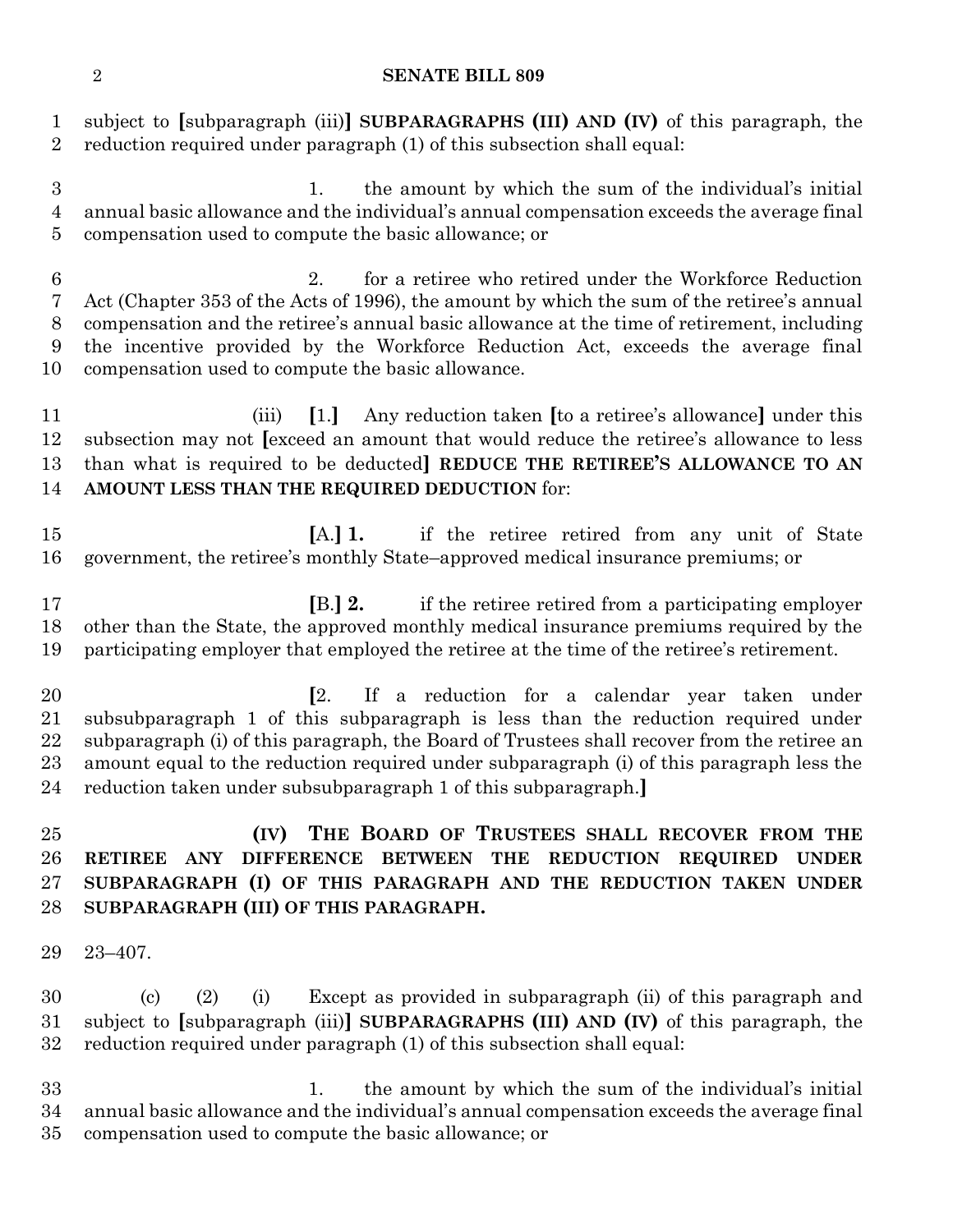#### **SENATE BILL 809** 3

 2. for a retiree who retired under the Workforce Reduction Act (Chapter 353 of the Acts of 1996), the amount by which the sum of the retiree's annual compensation and the retiree's annual basic allowance at the time of retirement, including the incentive provided by the Workforce Reduction Act, exceeds the average final compensation used to compute the basic allowance.

 (iii) **[**1.**]** Any reduction taken **[**to a retiree's allowance**]** under this subsection may not **[**exceed an amount that would reduce the retiree's allowance to less than what is required to be deducted**] REDUCE THE RETIREE'S ALLOWANCE TO AN AMOUNT LESS THAN THE REQUIRED DEDUCTION** for:

 **[**A.**] 1.** if the retiree retired from any unit of State government, the retiree's monthly State–approved medical insurance premiums; or

 **[**B.**] 2.** if the retiree retired from a participating employer other than the State, the approved monthly medical insurance premiums required by the participating employer that employed the retiree at the time of the retiree's retirement.

 **[**2. If a reduction for a calendar year taken under subsubparagraph 1 of this subparagraph is less than the reduction required under subparagraph (i) of this paragraph, the Board of Trustees shall recover from the retiree an amount equal to the reduction required under subparagraph (i) of this paragraph less the reduction taken under subsubparagraph 1 of this subparagraph.**]**

 **(IV) THE BOARD OF TRUSTEES SHALL RECOVER FROM THE RETIREE ANY DIFFERENCE BETWEEN THE REDUCTION REQUIRED UNDER SUBPARAGRAPH (I) OF THIS PARAGRAPH AND THE REDUCTION TAKEN UNDER SUBPARAGRAPH (III) OF THIS PARAGRAPH.**

24–405.

 (c) (4) (i) Any reduction taken to an allowance under paragraph (3) of this subsection may not **[**reduce the allowance to less than the amount required to be deducted**] REDUCE THE ALLOWANCE TO AN AMOUNT LESS THAN THE REQUIRED DEDUCTION** for the individual's monthly State–approved medical insurance premiums.

- (ii) **[**If a reduction for a calendar year taken under subparagraph (i) of this paragraph is less than the reduction required under paragraph (3) of this subsection, the**] THE** Board of Trustees shall recover from the individual **[**an amount equal to**] ANY DIFFERENCE BETWEEN** the reduction required under paragraph (3) of this subsection **[**less**] AND** the reduction taken under subparagraph (i) of this paragraph.
- 25–403.

(b) (2) (i) Subject to **[**subparagraph (ii)**] SUBPARAGRAPHS (II) AND (III)**